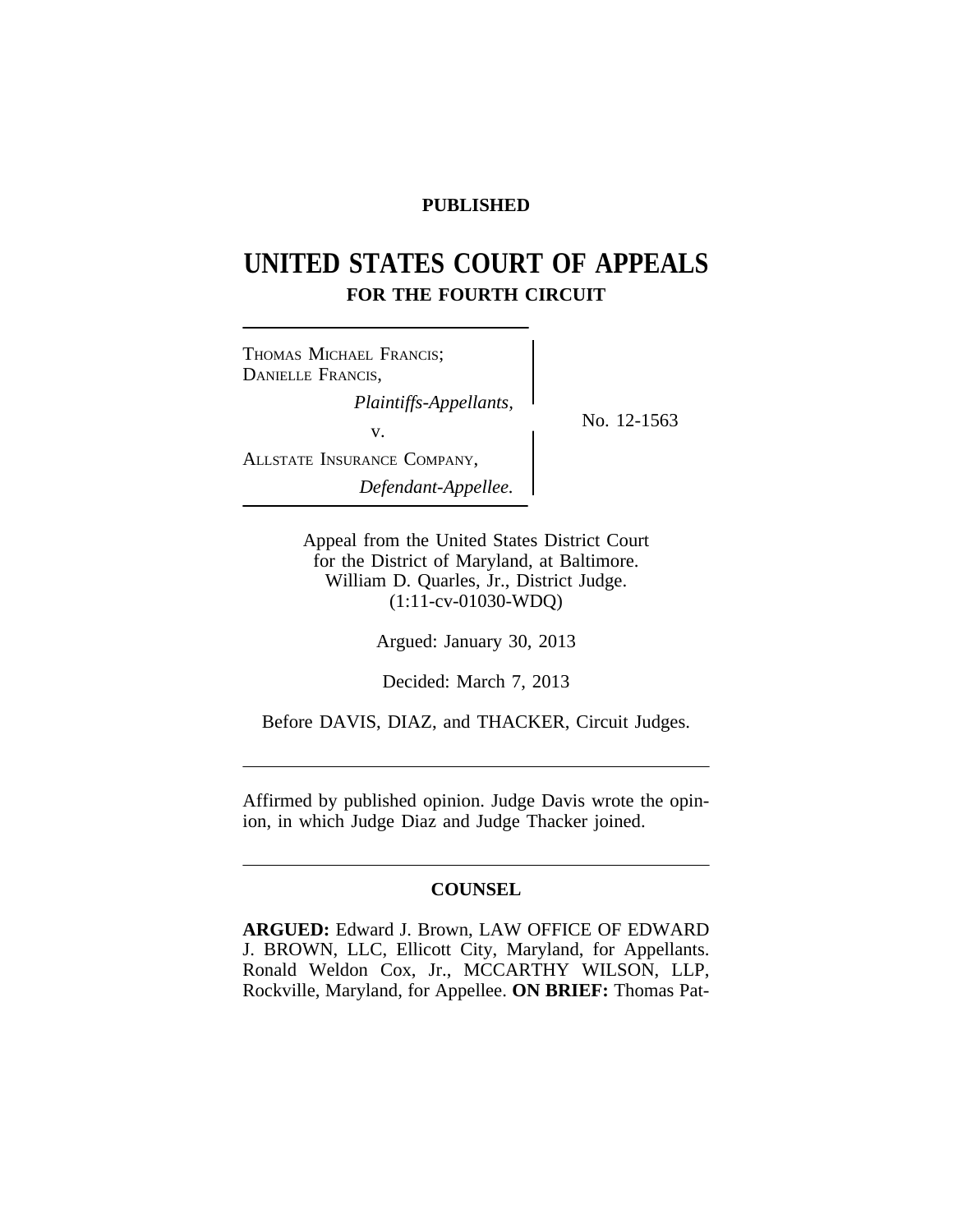rick Ryan, MCCARTHY WILSON, LLP, Rockville, Maryland, for Appellee.

#### **OPINION**

DAVIS, Circuit Judge:

Appellants Thomas and Danielle Francis ("the Francises" or "Appellants") appeal an order of the district court granting summary judgment to Appellee Allstate Insurance Company ("Allstate"). In March 2011, Appellants brought this action in Maryland state court seeking a declaration as to Allstate's duty under a renters insurance policy to defend and indemnify the Francises in a tort suit brought against them, and others, in the Circuit Court for Frederick County, Maryland. Meanwhile, in the tort suit, the state court entered a final judgment in favor of all defendants (including the Francises) on April 6, 2011. Thereafter, Allstate filed a Notice of Removal, and this action was removed to the United States District Court for the District of Maryland on the basis of diversity jurisdiction.

After the district court denied Appellants' first motion to remand, Allstate filed a motion for summary judgment, contending that the Francises' renters insurance policy, issued in California, did not provide coverage for the claims asserted in the underlying tort action. In response, Appellants moved a second time to remand, now on the ground that (as they sought only the costs of their defense of the tort suit, rather than any potential indemnity) the amount in controversy did not exceed the \$75,000 jurisdictional threshold, and thus the district court lacked subject matter jurisdiction. Appellants also opposed Allstate's motion for summary judgment on the merits.

On April 18, 2012, the district court denied the second motion to remand and granted Allstate's motion for summary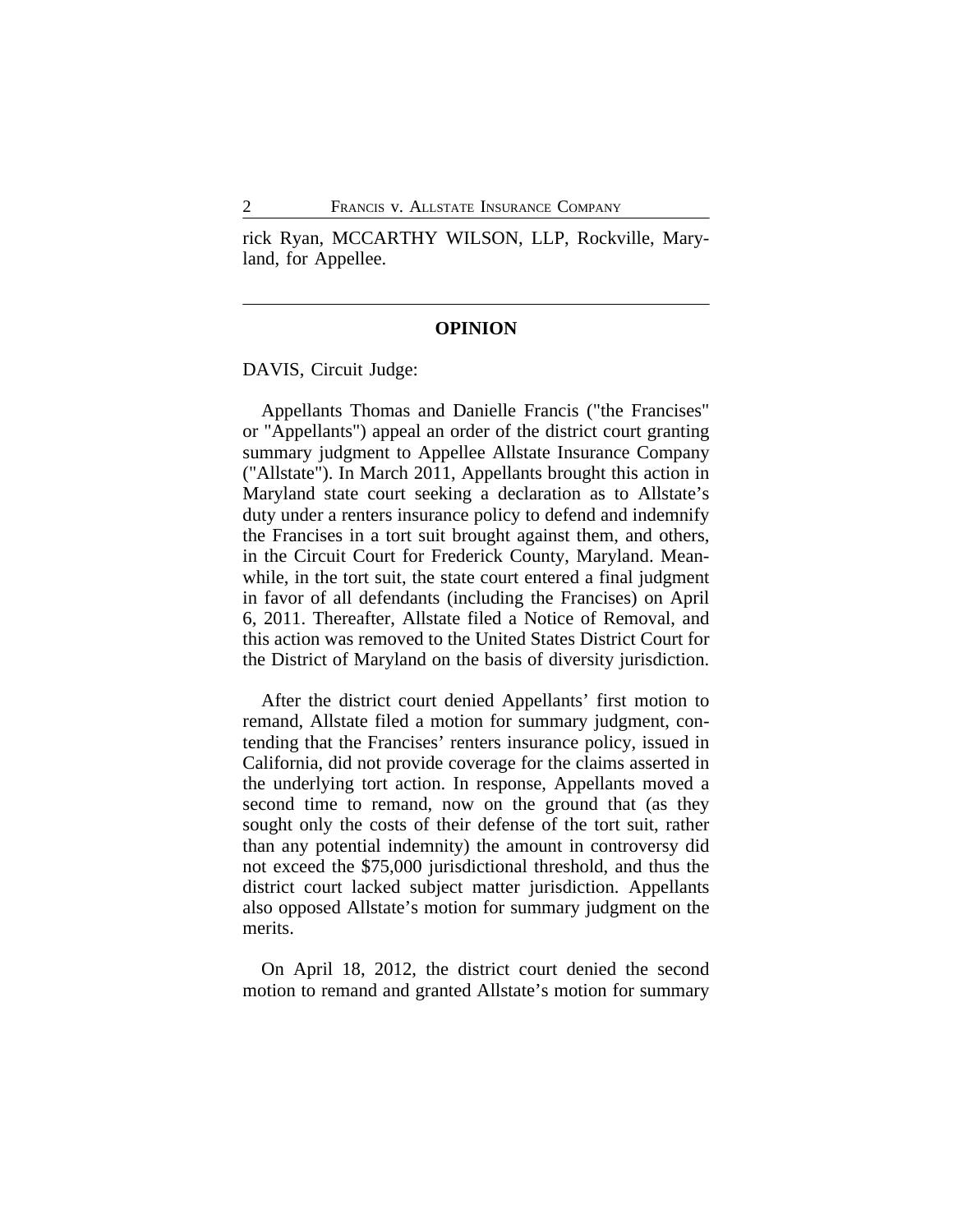judgment, concluding that Allstate did not have a duty to defend. *Francis v. Allstate Ins. Co.*, 869 F. Supp. 2d 663 (D. Md. 2012). Appellants filed a timely notice of appeal. For the reasons that follow, we affirm.

I.

#### A.

In March 2008, Danielle Francis, a California resident, and her minor son Thomas were sued by Troy Towers in the Circuit Court for Frederick County, Maryland ("the Underlying Action"). Towers worked as a Resident Aide at the Maryland School for the Deaf ("MSD"), which Thomas Francis attended.**<sup>1</sup>** The complaint in the Underlying Action asserted claims of defamation, invasion of privacy-false light, malicious prosecution, civil conspiracy and intentional infliction of emotional distress. The complaint alleged that Thomas Francis, with the assistance of his parents, "made false statements about [Towers], claiming he had sexually abused . . . and assaulted [ ] Thomas Francis and other students at MSD." J.A. 38. It further averred that the Francises knowingly made the false and defamatory statements about Towers, or in the alternative, that they negligently made them. Criminal charges had been filed against Towers based in part on the alleged statements but were later dismissed; Towers alleged that the statements injured his reputation in the community and at MSD, that as a result of the statements he suffered mental anguish and humiliation, and that he had been temporarily suspended without pay from his employment.

Appellants did not and do not deny making the alleged statements, but contend that Ms. Francis made them for the sole purpose of protecting her son and "without intent to slan-

**<sup>1</sup>**We were advised at oral argument that at the time the Underlying Action was filed, Thomas Francis was a minor; he has now attained his majority.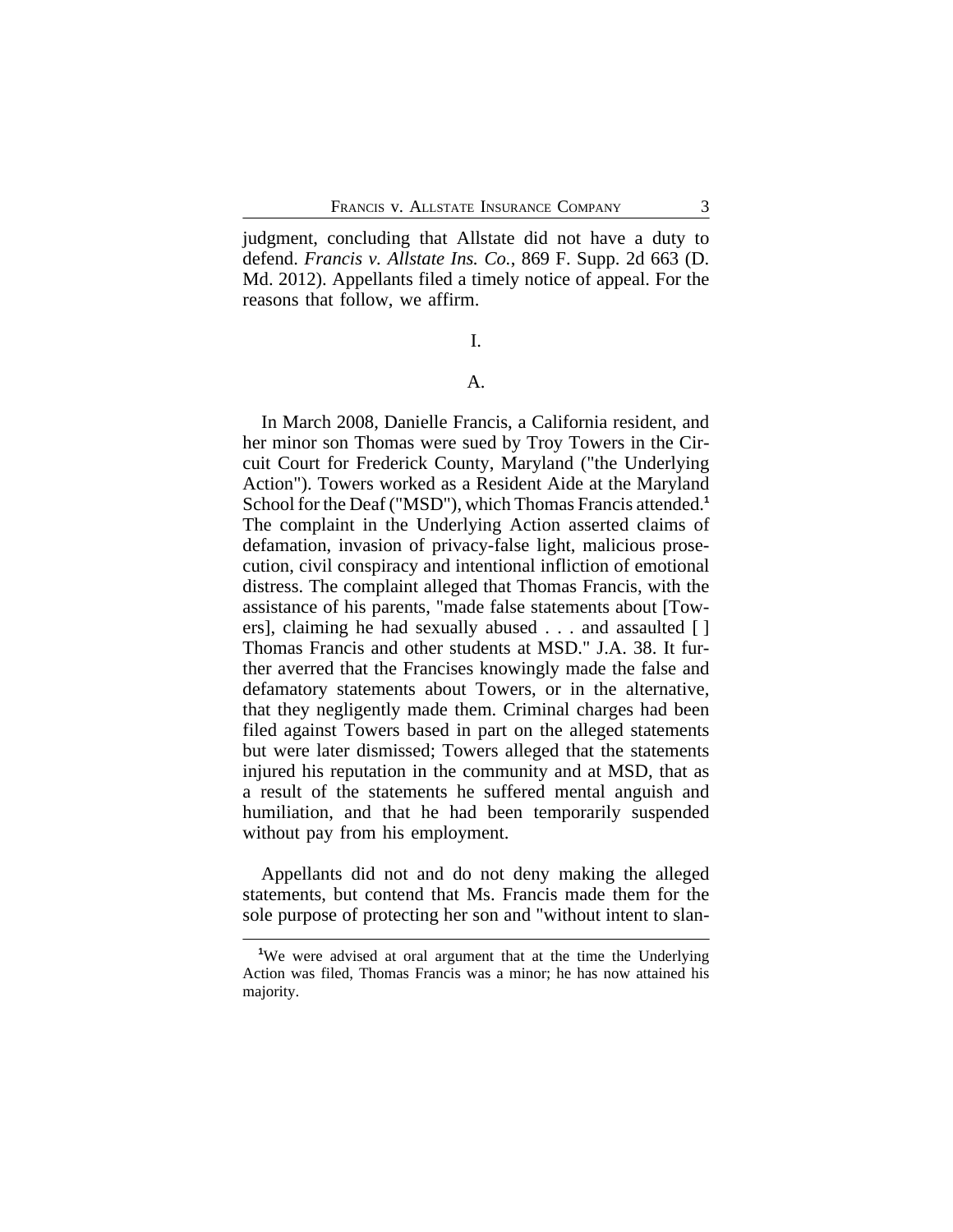der Mr. Towers [ ]or invade his privacy." Appellants' Br. 3. Additionally, they argue that Thomas Francis made the statements to school officials, and later to police, "solely for [his own] protection and not to defame or otherwise harm Mr. Towers." *Id.* at 4.

At the time of the allegedly defamatory statements, the Francises were insured under a California Renters Policy ("the Policy") issued by Allstate. The Policy covered Danielle Francis's residence in Santa Clara, California, and was mailed to her at that residence. The Policy provided, in relevant part:

Subject to the terms, conditions and limitations of this policy, Allstate will pay damages which an insured person becomes legally obligated to pay because of bodily injury or property damage arising from an occurrence to which this policy applies, and is covered by this part of the policy.

[Allstate] may investigate or settle any claim or suit for covered damages against an insured person. If an insured person is sued for these damages, [Allstate] will provide a defense with counsel of [its] choice, even if the allegations are groundless, false or fraudulent. [Allstate] [is] not obligated to pay any claim or judgment after [it] [has] exhausted [its] limit of liability.

J.A. 77, Policy at p. 14.

The Policy defines "occurrence" as:

[A]n accident, including continuous or repeated exposure to substantially the same general harmful conditions, during the policy period, resulting in bodily injury or property damage.

J.A. 66, Policy at p. 3.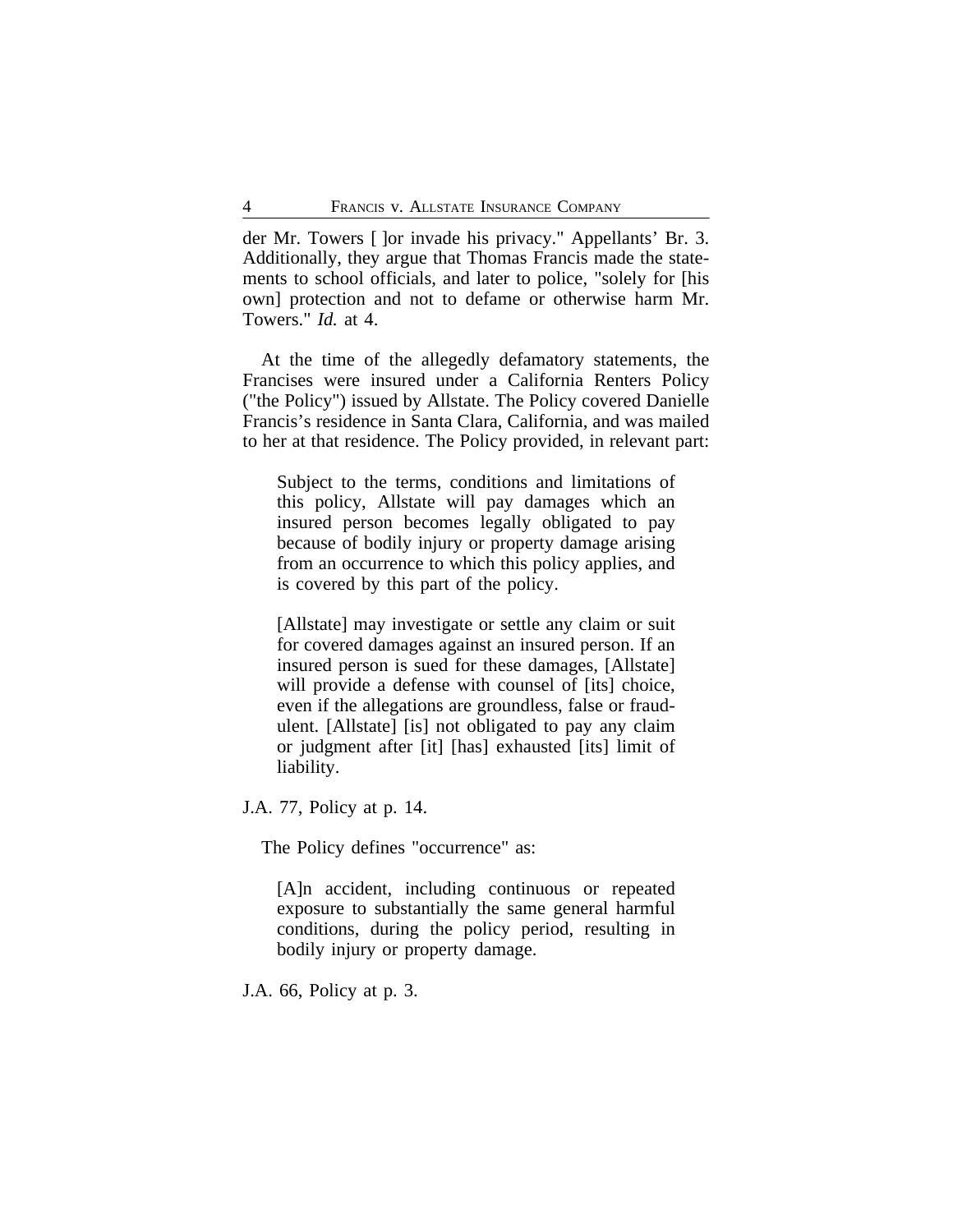"Bodily Injury" is defined as "physical harm to the body, including sickness or disease, and resulting death . . . ." J.A. 65, Policy at p. 2. "Property Damage" is defined as "physical injury to or destruction of tangible property, including loss of its use resulting from such physical injury or destruction." J.A. 66, Policy at p. 3.

The Policy also contains a choice-of-law provision which states:

This policy is issued in accordance with the laws of California and covers property or risks principally located in California. Subject to the following paragraph, the laws of California shall govern any and all claims or disputes in any way related to this policy.

If a covered loss to property, or any other occurrence for which coverage applies under this policy happens outside California, claims or disputes regarding that covered loss to property, or any other covered occurrence may be governed by the laws of the jurisdiction in which that covered loss to property, or other covered occurrence happened, only if the laws of that jurisdiction would apply in the absence of a contractual choice of law provision such as this.

J.A. 89, Policy Endorsement, California Renters Amendatory Endorsement.

The Francises initiated this action in the Circuit Court for Frederick County, Maryland, contending that Allstate had a duty to defend them, under the Policy, against Towers's suit. The Complaint for Declaratory Judgment asserted that, in addition to Towers's false-light contentions, Towers "sustained bodily injury as a result of the [Francises'] alleged acts —*e.g.* impotency." J.A. 9. At the time the declaratory judgment action was filed, the Francises (by their privately retained counsel) had already filed a motion for summary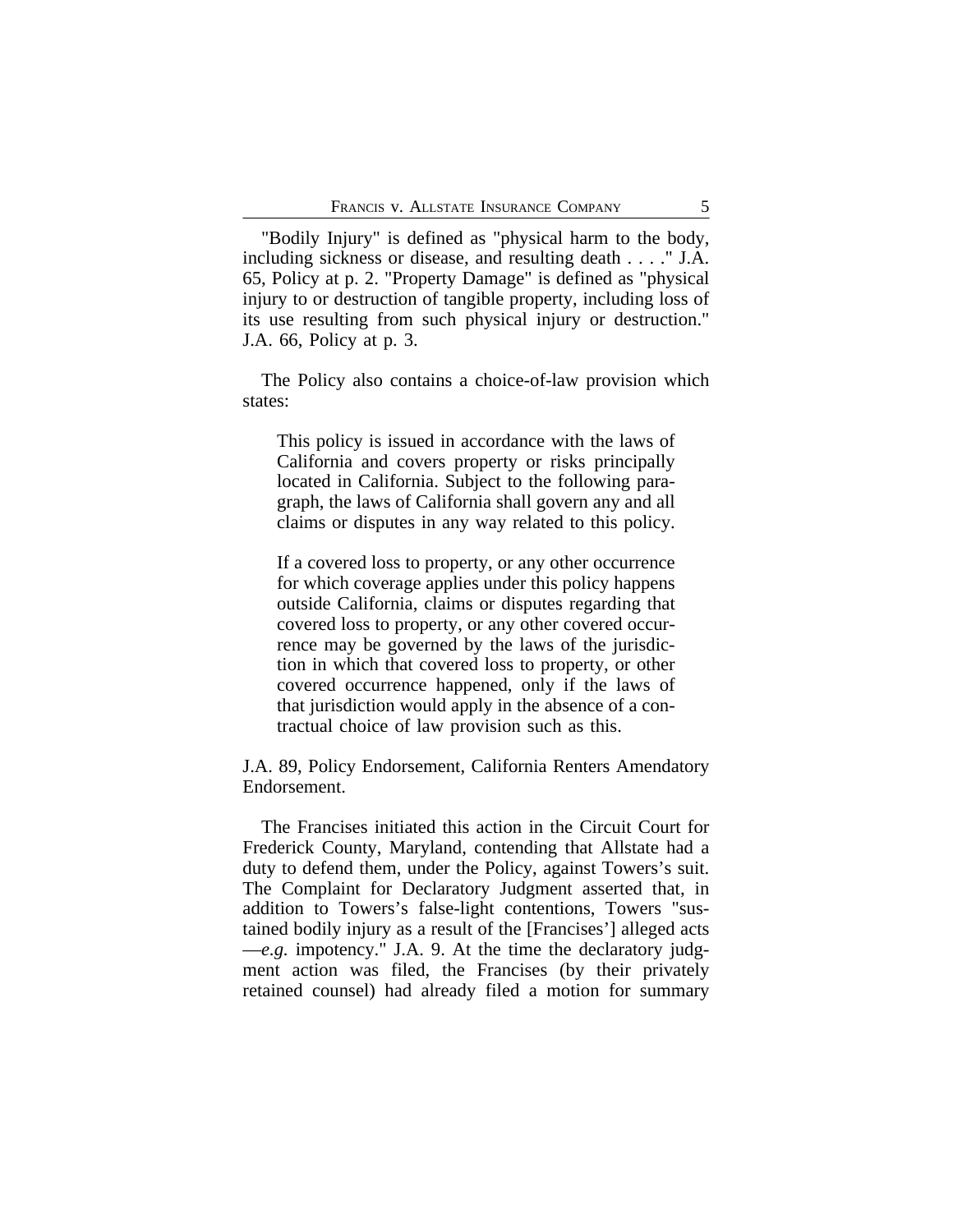judgment in the Underlying Action. That motion was granted on March 16, 2011, and final judgment in favor of all defendants was entered April 6, 2011. At the conclusion of the Underlying Action, the Francises had expended \$66,347 in attorney's fees and costs for their defense.

On April 20, 2011, Allstate timely removed the declaratory judgment action to the United States District Court for the District of Maryland on the basis of diversity jurisdiction. The Francises filed a timely motion to remand the case to state court on May 19, 2011, contending that the removal was untimely because the thirty-day time limit for removal had expired. The district court found the removal timely and denied the motion to remand.

Allstate filed a motion for summary judgment in the declaratory judgment action on October 28, 2011, asserting that it had no duty to defend the Francises because, under California law, the statements made about Towers did not constitute an "accident," and therefore claims arising from them were not covered by the Policy.**<sup>2</sup>** The Francises filed a second motion to remand the case, which challenged the district court's subject matter jurisdiction on the basis that the \$75,000 amountin-controversy threshold had not been met, and they also substantively challenged Allstate's denial of coverage of the Underlying Action.

On April 17, 2012, the district court denied the Francises' second motion for remand and granted Allstate's motion for summary judgment. This timely appeal followed.

<sup>&</sup>lt;sup>2</sup>As previously mentioned, at the time of removal and thereafter, the Underlying Action had been resolved in favor of the Francises. Thus, as the parties agree, Allstate's duty to indemnify the Francises was not at issue.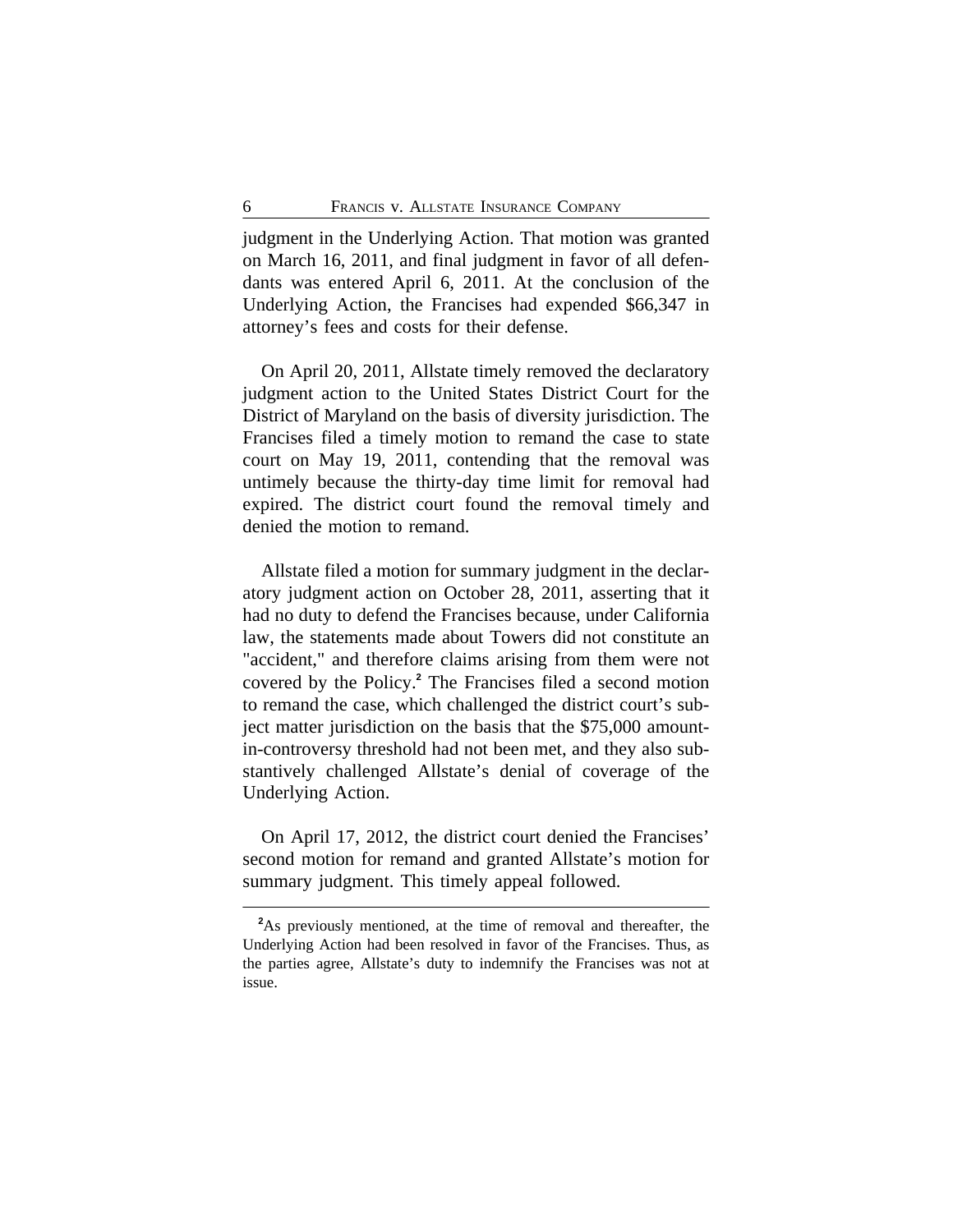#### II.

This Court reviews the denial of a motion to remand to state court de novo. *Lontz v. Tharp*, 413 F.3d 435, 439 (4th Cir. 2005). Likewise, we review a district court's grant of summary judgment de novo, applying the same standard used by the district court. *Reynolds v. Am. Nat'l Red Cross*, 701 F.3d 143, 149 (4th Cir. 2012). The Court "view[s] all facts and reasonable inferences therefrom in the light most favorable to the nonmoving party." *T-Mobile Ne., LLC v. City Council of City of Newport News, Va.*, 674 F.3d 380, 385 (4th Cir. 2012) (internal quotations and citations omitted). Under Federal Rule of Civil Procedure 56(a), summary judgment should be granted "if the movant shows that there is no genuine dispute as to any material fact and the movant is entitled to judgment as a matter of law." Fed. R. Civ. P. 56(a). "The moving party is 'entitled to judgment as a matter of law' when the nonmoving party fails to make an adequate showing on an essential element for which it has the burden of proof at trial." *Maracich v. Spears*, 675 F.3d 281, 291 (4th Cir. 2012), *cert. granted*, 133 S. Ct. 98 (2012).

#### III.

Appellants first contend the district court erred in rejecting their jurisdictional challenge because the amount-incontroversy requirement was not met. The removal of a civil case from state to federal court is governed by 28 U.S.C. § 1446. That statute provides:

(a) Generally. — A defendant or defendants desiring to remove any civil action from a State court shall file in the district court of the United States for the district and division within which such action is pending a notice of removal signed pursuant to Rule 11 of the Federal Rules of Civil Procedure and containing a short and plain statement of the grounds for removal, together with a copy of all process, plead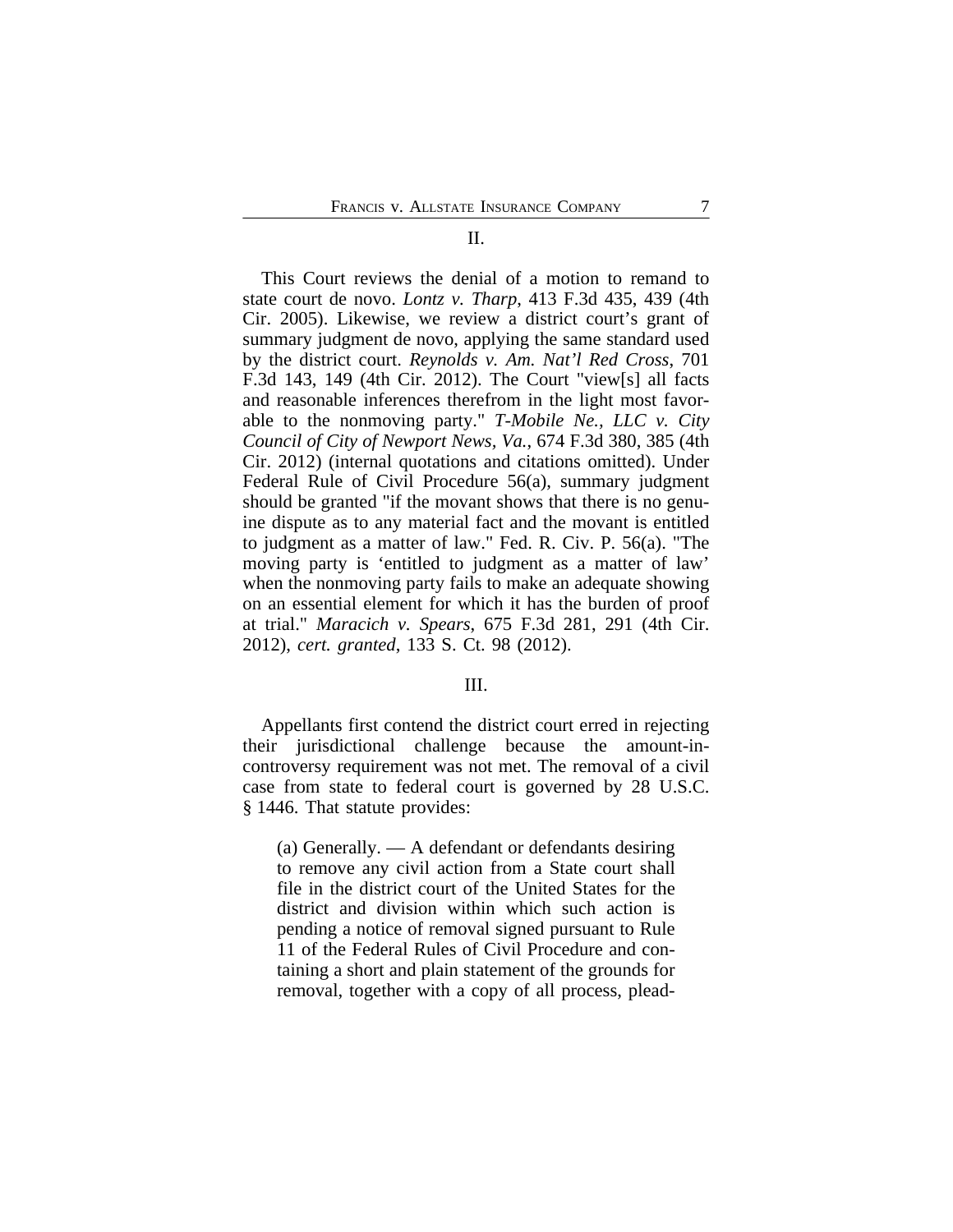ings, and orders served upon such defendant or defendants in such action.

#### 28 U.S.C. § 1446(a).

The removability of a case "depends upon the state of the pleadings and the record at the time of the application for removal . . . ." *Alabama Great S. Ry. Co. v. Thompson*, 200 U.S. 206, 216 (1906); *Pullman Co. v. Jenkins*, 305 U.S. 534, 538 (1939). If diversity of citizenship, under 28 U.S.C. § 1332(a), provides the grounds for removal, then "the sum demanded in good faith in the initial pleading shall be deemed to be the amount in controversy . . . . " 28 U.S.C.  $\S$  1446(c)(2). If a complaint "does not allege a specific amount of damages, the removing defendant must prove by a preponderance of the evidence that the amount in controversy exceeds [\$75,000]." *De Aguilar v. Boeing Co.*, 11 F.3d 55, 58 (5th Cir. 1993). "In actions seeking declaratory or injunctive relief, it is well established that the amount in controversy is measured by the value of the object of the litigation." *Hunt v. Washington State Apple Adver. Comm'n*, 432 U.S. 333, 347 (1977); *McNutt v. Gen. Motors Acceptance Corp. of Indiana*, 298 U.S. 178, 181 (1936) (noting the "principle that jurisdiction is to be tested by the value of the object or right to be protected against interference").

Here, when Allstate filed its Notice of Removal, according to the state court complaint, the object of the litigation was the Francises' request that Allstate defend and/or indemnify them in the Underlying Action for defamation and related torts. Despite the fact that by the time Allstate removed the case to federal court, indemnity was no longer at issue, the relief requested in the declaratory judgment complaint specifically included the costs and expenses to be incurred in the declaratory judgment action as well as defense costs in the Underlying Action. Nevertheless, Appellants now contend that the only amount that ought to be considered in ascertaining whether the amount in controversy exceeds \$75,000 is the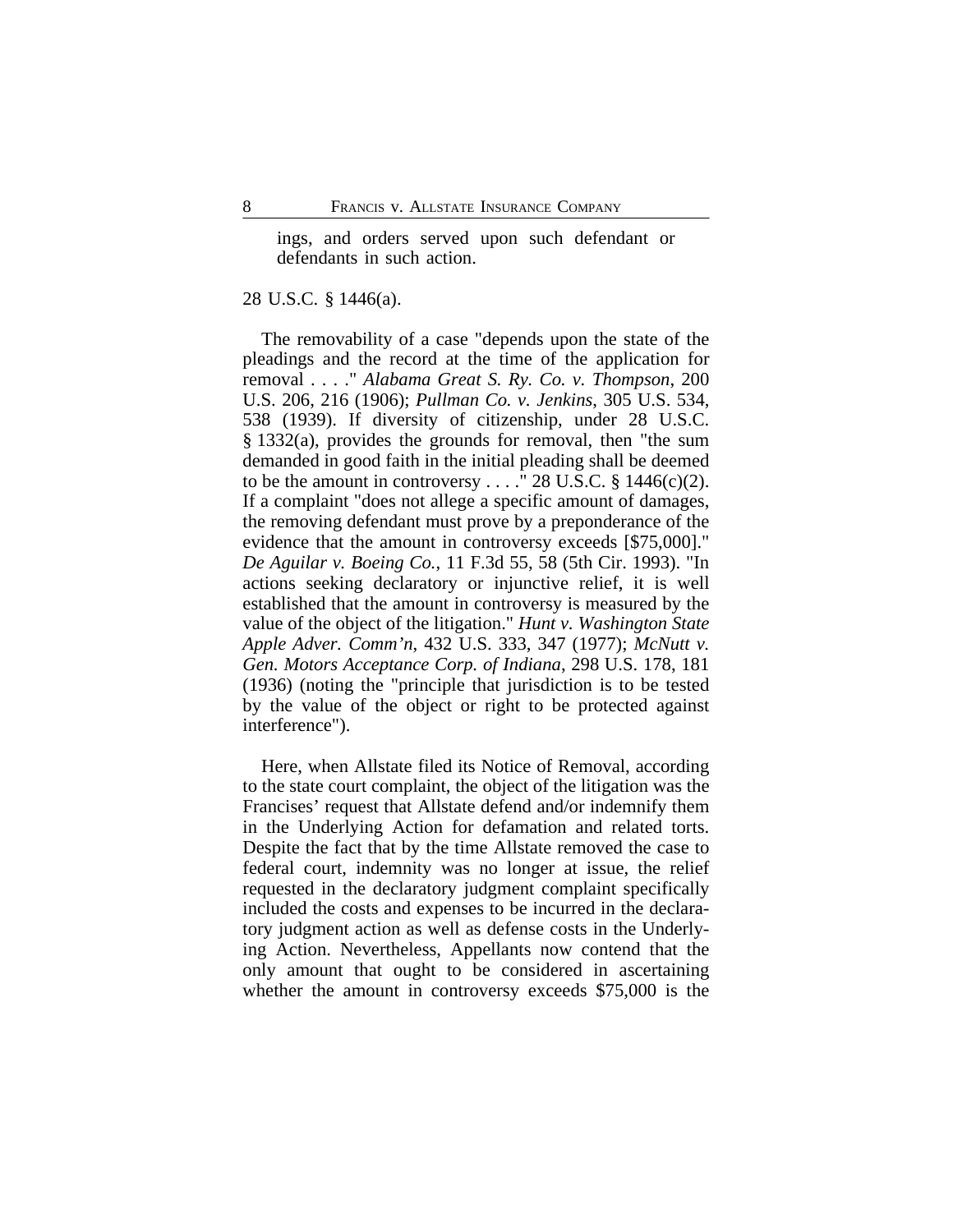total of the attorney's fees incurred in defending against the Underlying Action. They contend that the costs of pursuing this declaratory judgment action are "not a part of the amount of controversy calculation as they are not recoverable by statute or contract provision," and "even if they were, a fact finding hearing would need to be conducted, to determine if the costs would exceed the \$6,000 gap [between the defense costs for the Underlying Action and the \$75,000 threshold]." Appellants' Br. 25, n.3. In other words, Appellants argue (with insight flowing from 20-20 hindsight) that the sole object of this litigation was the \$66,347 expended by the Francises to defend against the Underlying Action. Allstate asserts, to the contrary, that the value of the attorney's fees likely to be incurred throughout the declaratory judgment action should also be included in the amount-in-controversy calculation.

Generally, attorney's fees are not included in the amountin-controversy calculation, but courts have created two exceptions to this rule: "(1) if the fees are provided for by contract; or (2) if a statute mandates or allows payment of attorney's fees." *15-102 Moore's Federal Practice*, Civil  $$102.106(6)(a).$ 

Appellants brought their declaratory judgment action under the Maryland Uniform Declaratory Judgment Act.**<sup>3</sup>** With regard to the availability of attorney's fees in a declaratory judgment action, the Maryland Court of Appeals has held

[A]n insurer is liable for the damages, including attorneys' fees, incurred by an insured as a result of the insurer's breach of its contractual obligation to

**<sup>3</sup>**The Maryland Uniform Declaratory Judgment Act provides:

Except for the District Court, a court of record within its jurisdiction may declare rights, status, and other legal relations whether or not further relief is or could be claimed . . . .

Md. Code Ann., Cts. & Jud. Proc. §3-403.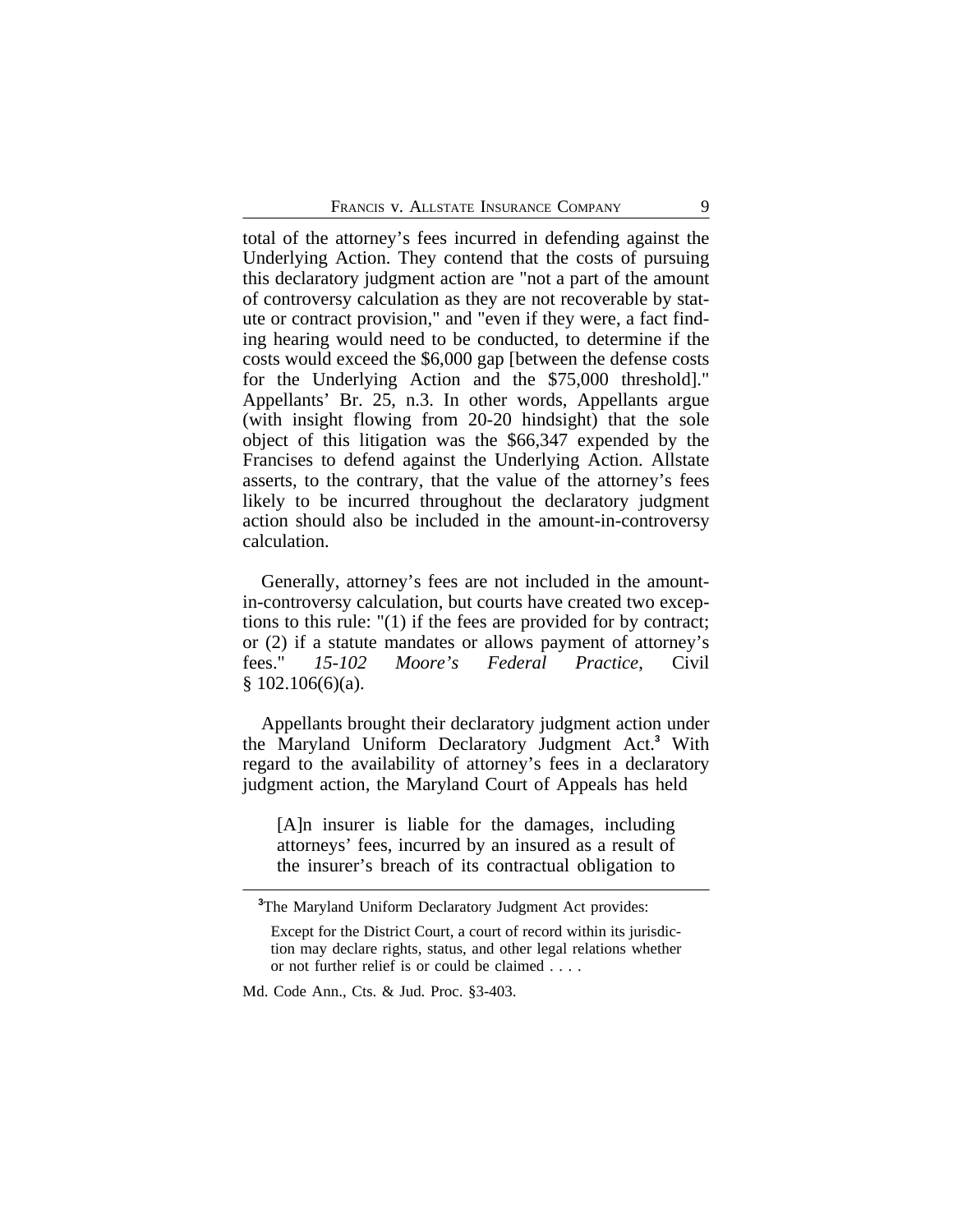defend the insured against a claim potentially within the policy's coverage, and this is so whether the attorneys' fees are incurred in defending against the underlying damage claim or in a declaratory judgment action to determine coverage and a duty to defend.

*Bankers & Ship. Ins. v. Electro Enter.*, 415 A.2d 278, 282 (Md. 1980). Additionally, under the Maryland Declaratory Judgment Act, "further relief based on a declaratory judgment or decree may be granted if necessary or proper." Md. Code Ann., Cts. & Jud. Proc. §3-412.

The district court reviewed the above authorities bearing on the Maryland courts' position on attorney's fees in declaratory judgment suits and concluded that "[w]hen Maryland law permits recovery of attorneys' fees, '[p]otential attorneys' fees should be considered in determining whether the amount in controversy in a diversity action exceeds the jurisdictional threshold.'" *Francis*, 869 F. Supp. 2d at 669 (citing *Gilman v. Wheat, First Sec., Inc.*, 896 F. Supp. 507, 511 (D. Md. 1995) (finding that a claim for relief under the Maryland Securities Act authorizes recovery of attorney's fees in certain situations, and concluding that potential attorney's fees should be considered in the amount-in-controversy determination)). After considering the \$66,347 expended in the Underlying Action, the district court concluded that "[e]xperience and common sense suggest that the Plaintiffs' attorneys' fees in [the declaratory judgment] case will exceed  $$8,653$  — the difference between \$75,000 and the \$66,347 the Plaintiffs spent in Towers's lawsuit." *Francis*, 869 F. Supp. 2d at 670. We agree.

We also agree with the district court that, as Maryland case law allows for the recovery of attorney's fees in declaratory judgment actions, the attorney's fees in the Francises' action are properly considered in the amount-in-controversy calculation here. As the complaint in this action did not seek a spe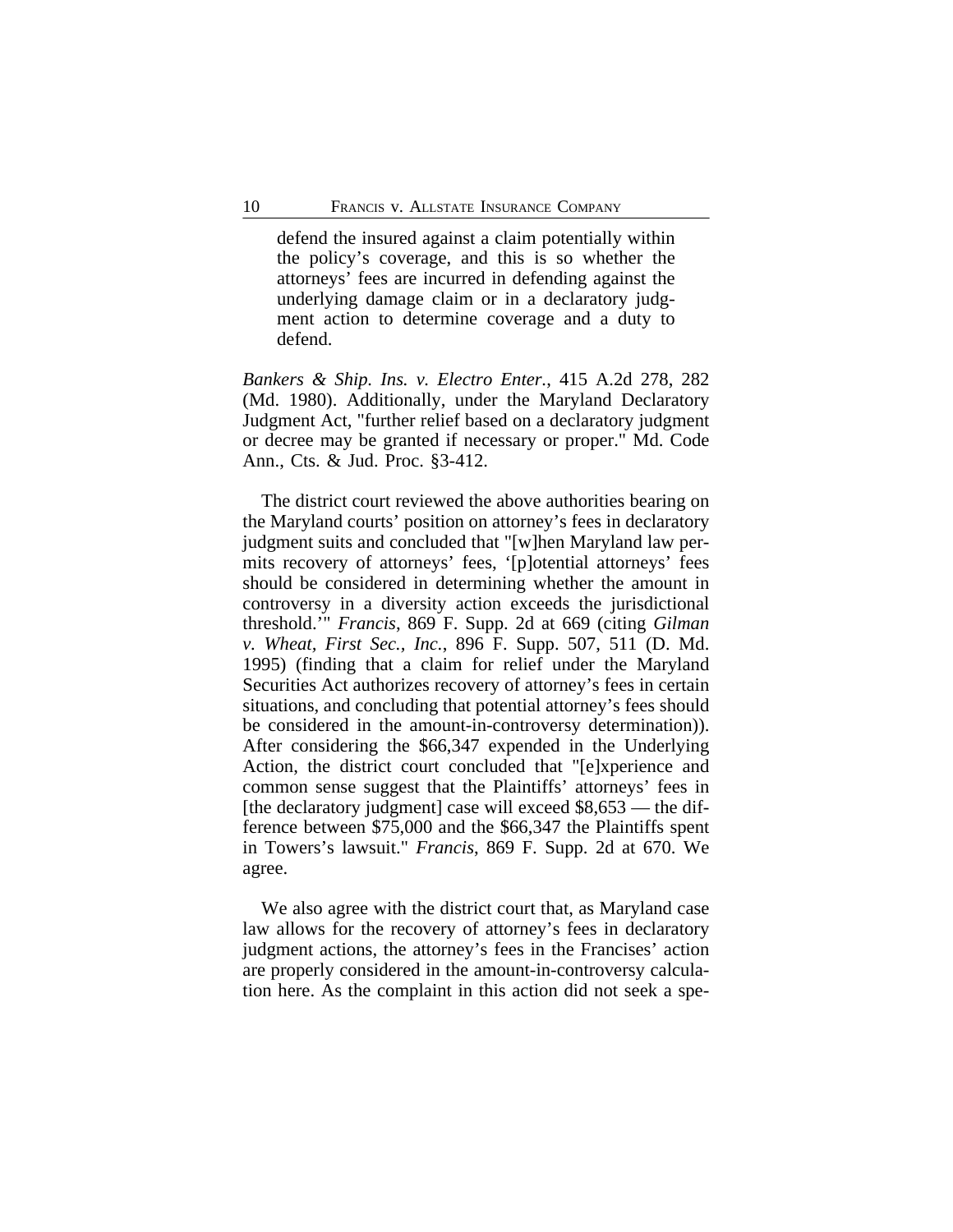cific amount in damages, Allstate need only "prove by a preponderance of the evidence that the amount in controversy exceeds the [jurisdictional minimum]." *De Aguilar*, 11 F.3d at 58.

As the district court noted, "[t]his action involves federal jurisdiction, contract interpretation, and choice of law issues that were not addressed in the underlying tort action." *Francis*, 869 F. Supp. 2d at 670. The complexity of the case is sufficient to establish that it is more likely than not that the attorney's fees likely to be incurred by Appellants in this declaratory judgment action, when coupled with the amount they expended to defend the tort action, will exceed the jurisdictional threshold. Thus, the district court did not err in its rejection of the Appellants' jurisdictional challenge.**<sup>4</sup>**

#### IV.

Appellants' challenge to the merits of the district court's coverage determination rests primarily on their contention that Maryland law, rather than California law, applies to the issue of contract interpretation.**<sup>5</sup>** We reject that contention and affirm the district court's application of California law for the reasons set forth within.

#### A.

A federal court sitting in diversity is required to apply the substantive law of the forum state, including its choice-of-law rules. *Klaxon Co. v. Stentor Elec. Mfg. Co.*, 313 U.S. 487, 496-97 (1941); *Erie R.R. Co. v. Tompkins*, 304 U.S. 64, 79 (1938). Maryland courts have "long recognized the ability of contracting parties to specify in their contract that the laws of

**<sup>4</sup>**Tellingly, Appellants had not raised the amount-in-controversy issue in their initial motion to remand.

**<sup>5</sup>**There is no dispute between the parties that, as to issues of tort liability possibly relevant to the Underlying Action, Maryland law would apply.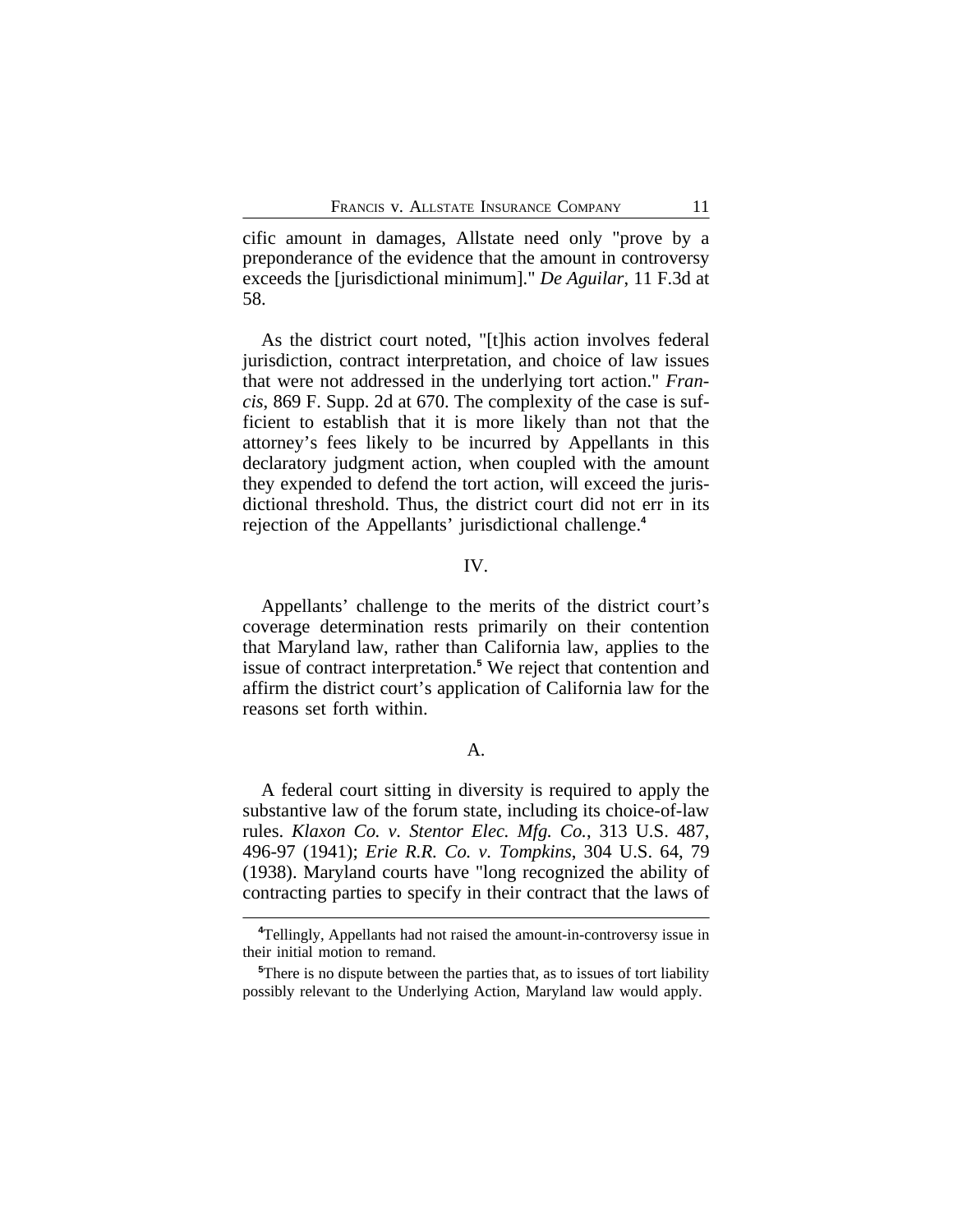a particular State will apply in any dispute over the validity, construction, or enforceability of the contract." *Jackson v. Pasadena Receivables, Inc.*, 921 A.2d 799, 803 (Md. 2007). Such choice-of-law provisions "trump the conflict of law rules that otherwise would be applied by the court." *Id.*

The Policy's choice-of-law provision called for the application of California law, unless a covered occurrence took place outside of California, in which case

claims or disputes regarding that covered loss to property, or any other covered occurrence may be governed by the laws of the jurisdiction in which that covered loss to property, or other covered occurrence happened, only if the laws of that jurisdiction would apply in the absence of a contractual choice of law provision such as this.

J.A. 89, Policy Endorsement, California Renters Amendatory Endorsement. Thus, Maryland law applies to the issue of whether Allstate had a duty to defend the Francises if Maryland law would apply without the choice-of-law provision in the Policy.

#### B.

Maryland courts follow the doctrine of *lex loci contractus* when interpreting insurance contracts and determining which state's law governs.**<sup>6</sup>** *Allstate Ins. Co. v. Hart*, 611 A.2d 100,

**<sup>6</sup>**Appellants contend that the district court erred in finding that the Maryland doctrine of *lex loci contractus* required the application of California law. They assert that the doctrine of *renvoi* should have been applied.

The doctrine of *renvoi* provides that "when the forum court's choice-oflaw rules would apply the substantive law of a foreign jurisdiction to the case before the forum court, the forum court may apply the whole body of the foreign jurisdiction's substantive law including the foreign jurisdic-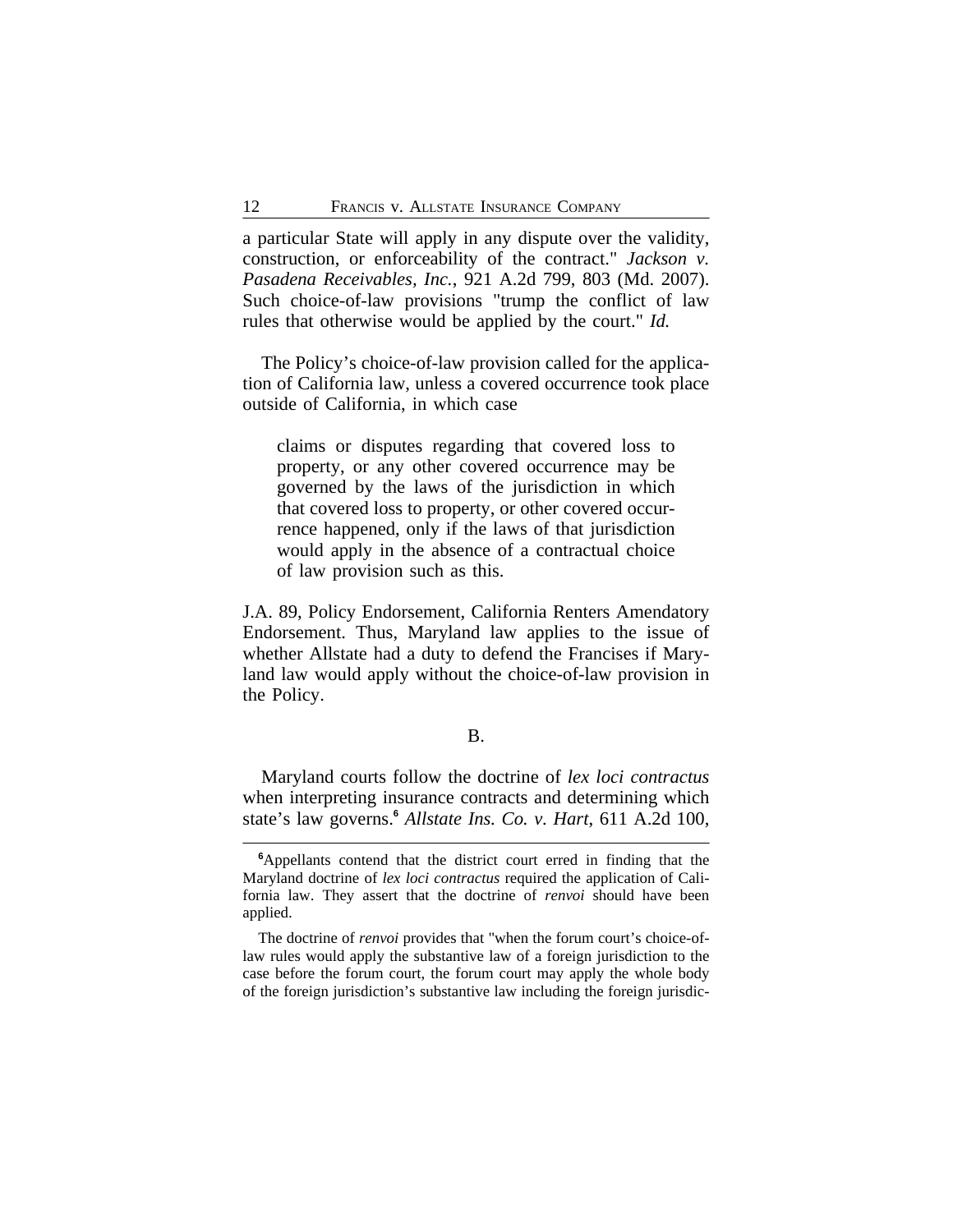101 (Md. 1992). The doctrine requires courts to apply the law of the jurisdiction where the contract was made to determine questions of its validity and construction. *Id.* Where the con-

tion's choice-of-law rules." *Am. Motorists Ins. Co. v. ARTRA Group, Inc.*, 659 A.2d 1295, 1302 (Md. 1995).

Under a "limited *renvoi* exception," Maryland courts "avoid the irony of applying the law of a foreign jurisdiction when that jurisdiction's conflict of law rules would apply Maryland law." *Id.* at 1304. In such a situation, Maryland courts apply Maryland substantive law to agreements entered in foreign jurisdictions, notwithstanding the *lex loci contractus* doctrine, when

(1) Maryland has the most significant relationship, or, at least, a substantial relationship with respect to the contract issue presented; and

(2) The state where the contract was entered into would not apply its own substantive law, but instead would apply Maryland substantive law to the issue before the court.

#### *Id.*

Applying this two-part test to the facts here demonstrates the inappropriateness of invoking *renvoi*. First, although the events that led to the filing of the Underlying Action took place in Maryland, the contract issue presented is whether Allstate had a duty to defend the Francises based on the terms of a contract that was made in California. Not only does Maryland not have the most significant relationship to the issue of whether Allstate has a duty to defend under a California contract, it has virtually no relationship to it other than the fact that the event that triggered the attempt to enforce the duty happened to take place in Maryland. Accordingly, application of the first prong does not weigh in favor of *renvoi*.

As for the second prong, Appellants provide no support for the proposition that, in the face of a choice-of-law provision in the Policy that dictated California law to govern any disputes arising under the agreement, California would not apply its own substantive law but would instead apply Maryland substantive law.

As neither of the two prongs of the test for application of the limited doctrine of *renvoi* is met here, the controlling doctrine is *lex loci contractus*. Thus, the district court correctly determined that California law governs the issue of contract interpretation in this case, i.e., whether Allstate owed the Francises a duty to defend under the Policy.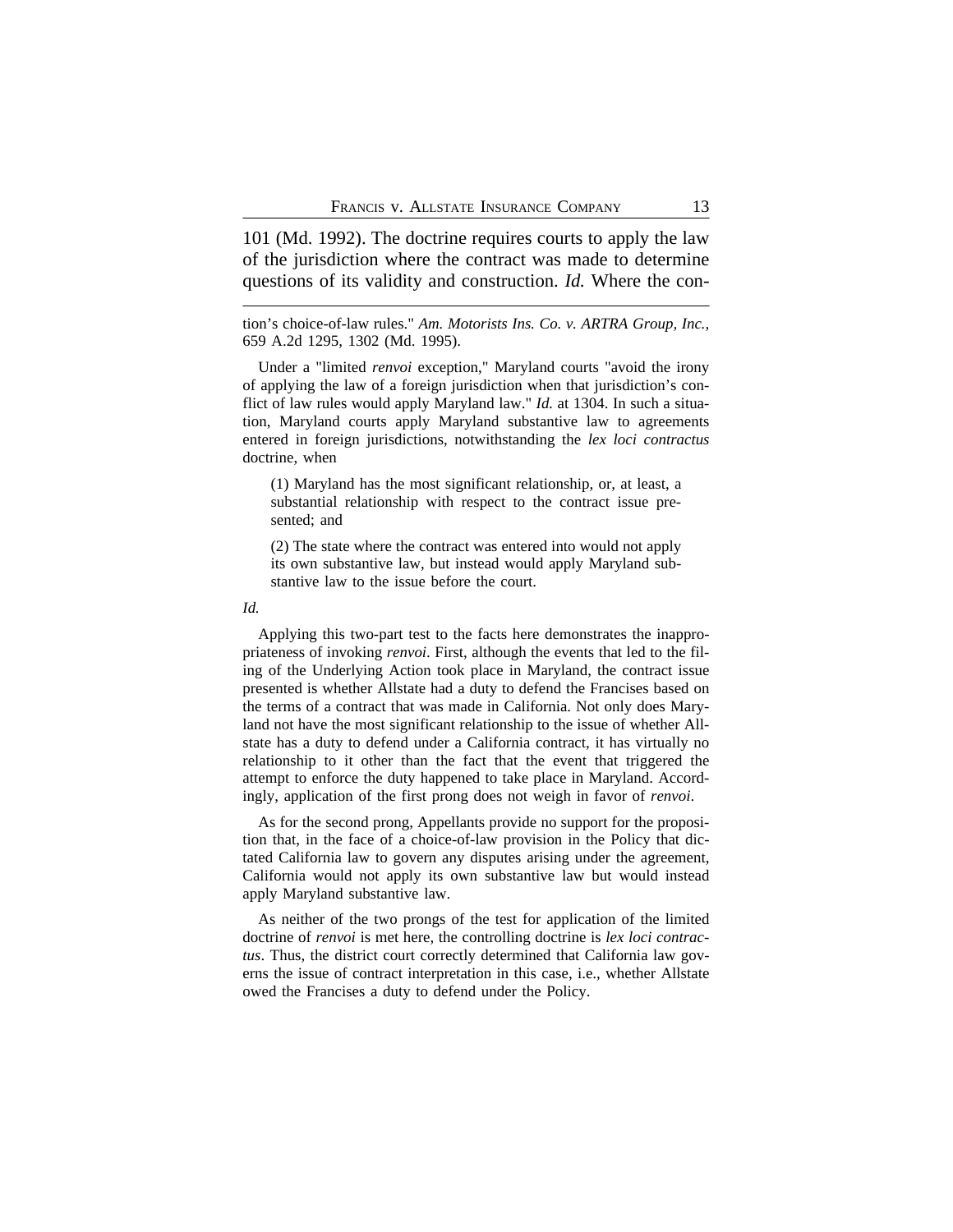tract is "made" is defined as "'where the last act is performed which makes [the] agreement a binding contract.'" *Sting Sec. Inc. v. First Mercury Syndicate, Inc.*, 791 F. Supp. 555, 558 (D. Md. 1992) (quoting *Travelers Indem. Co. v. Allied-Signal, Inc.*, 718 F. Supp. 1252, 1253 (D. Md. 1989)). When the contract is an insurance policy, this is usually "the state in which the policy is delivered and the premiums are paid." *Aetna Cas. & Sur. Co. v. Souras*, 552 A.2d 908, 911 (Md. Ct. Spec. App. 1989).

Here, Danielle Francis resides in California, and the Policy was mailed to her California home.**<sup>7</sup>** Danielle Francis also made premium payments while living in California. Thus, according to Maryland's *lex loci contractus* rule for choiceof-law decisions, California law governs the analysis of whether Allstate had a duty to defend the Francises in the Underlying Action.

## C.

Appellants argue that even if the district court did not err in holding that California law applies, Allstate nonetheless owed the Francises a duty to defend under the Policy. We disagree with Appellants' argument.

In California, "'[t]he duty to defend [under a liability insurance contract] is determined by reference to the policy, the complaint, and *all* facts known to the insurer from any source.'" *Montrose Chem. Corp. v. Superior Court*, 861 P.2d 1153, 1161 (Cal. 1993) (emphasis in original). More particularly, as noted by the district court, under the terms of the Policy, in order to establish Allstate's duty to defend, the Francises were required to demonstrate that "the action arose from an 'accident' and sought damages for 'bodily injury' or

<sup>&</sup>lt;sup>7</sup>It appears the parties have never suggested that Thomas Francis's temporary residence in Maryland as a student at the MSD bears on either the jurisdictional or the substantive issues presented in this case.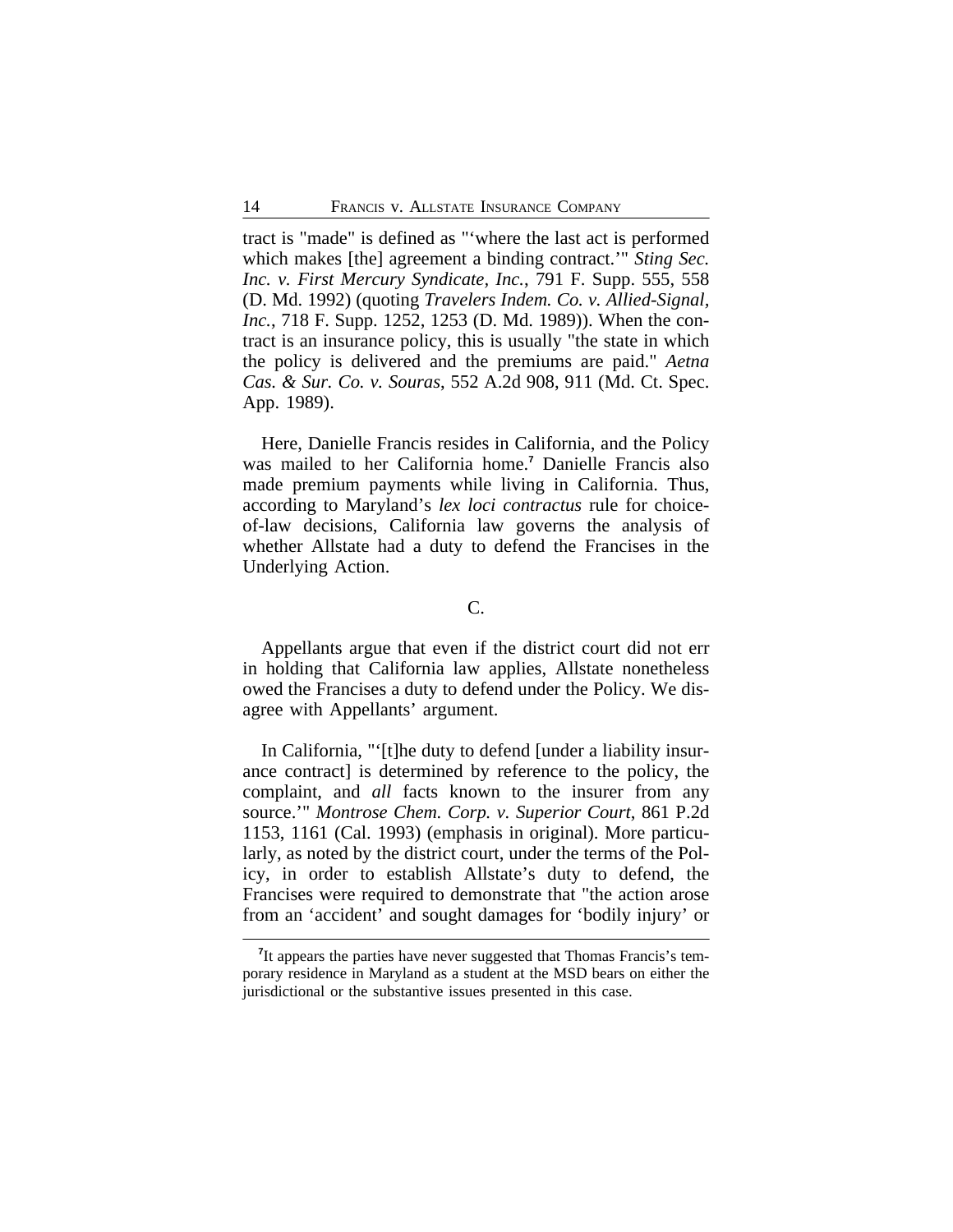[']property damage.[']" *Francis*, 869 F. Supp. 2d at 672 (citing *Allstate Ins. Co. v. LaPore*, 762 F. Supp. 268, 270 (N.D. Cal. 1991)).

On appeal, the Francises contend that the statements made about Towers, although made voluntarily, were not made with the intent to "deliberately hurt Mr. Towers," but rather with the intent to "trigger the school's intervention." Appellants' Br. 19. They argue that the district court incorrectly focused on the fact that the statements were intentionally made when it held that no "accident" occurred.

Allstate responds that, under California law, "an insured's intentional acts do not become 'accidental' merely because he did not intend to cause harm"; rather, "California courts have held for nearly a half century that the term 'accident' applies to the insured's act *itself*, not the consequences of that act." Appellee's Br. 36. (Emphasis in original).

The Supreme Court of California has defined "accident," as used in insurance policies, as "'an unexpected, unforeseen, or undesigned happening or consequence from either a known or unknown cause.'" *Hogan v. Midland Nat'l Ins. Co.*, 476 P.2d 825, 828 (Cal. 1970) (quoting *Geddes & Smith, Inc. v. St. Paul-Mercury Indem. Co.*, 334 P.2d 881, 884 (Cal. 1959)). The California Court of Appeal has instructed that "'[t]he definition of "accident" halts any argument that [the insured] intended his act but not the resulting harm.'" *Commercial Union Ins. Co. v. Superior Court of Humboldt County*, 242 Cal. Rptr. 454, 456 (Cal. Ct. App. 1987) (quoting *Royal Globe Ins. Co. v. Whitaker*, 226 Cal. Rptr. 435, 438 (Cal. Ct. App. 1986)).

California courts construing policies with provisions similar to those in the Allstate policy have repeatedly held that intentional acts are not "accidents," and have found insurers not liable for intentional conduct of their insureds. Illustrative is *Merced Mut. Ins. Co. v. Mendez*, in which the California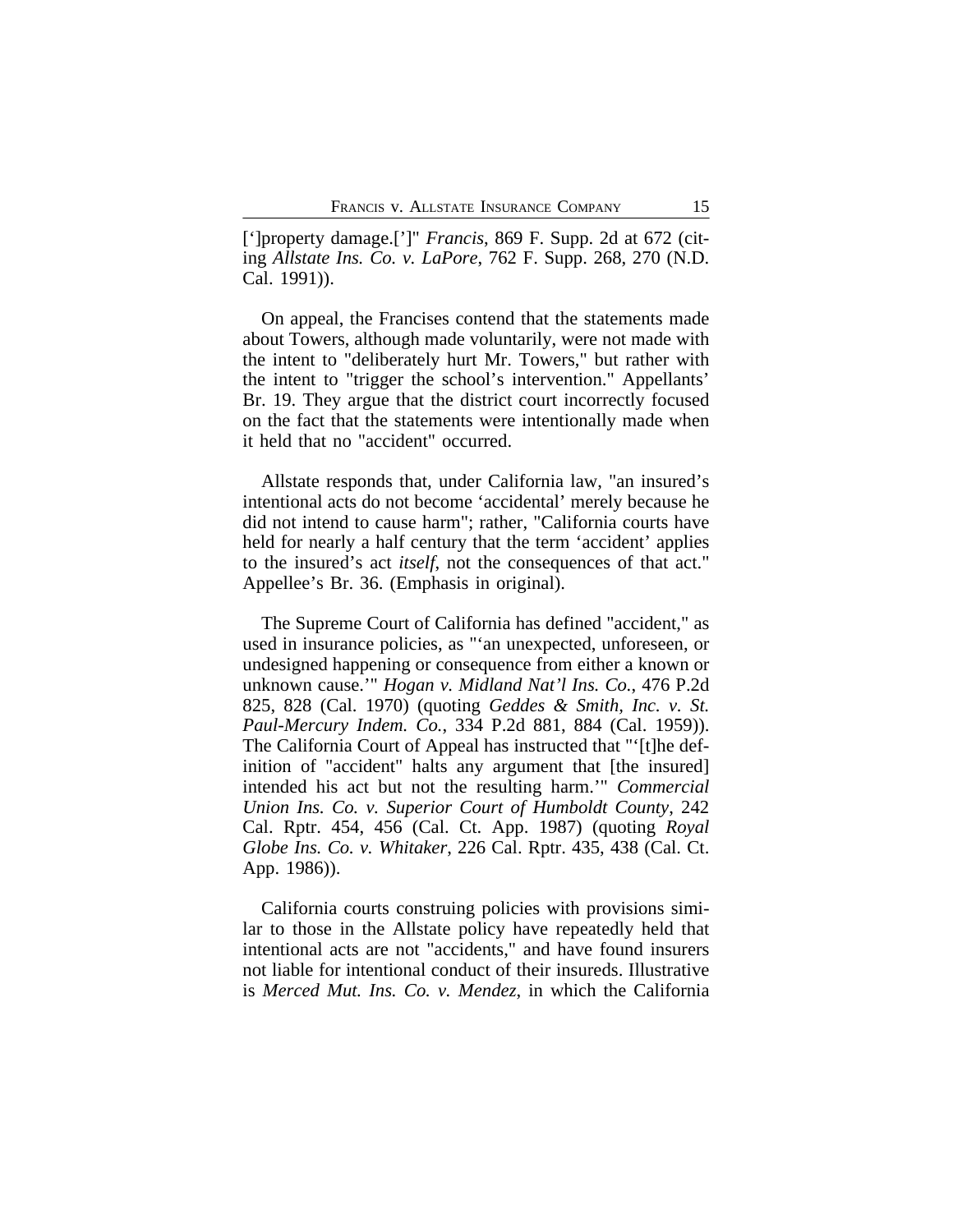Court of Appeal considered, in a declaratory judgment action, whether Merced Mutual had an obligation to defend or indemnify its insured in a suit brought against him for damages resulting from having engaged in sexual activities with a coworker. 261 Cal. Rptr. 273 (Cal. Ct. App. 1989). The plaintiff in the underlying tort suit alleged that the insured sexually assaulted her several times at their workplace. The insured contended that the sexual encounters were consensual. The policy covered suits against the insured for "damages because of bodily injury or property damage caused by an occurrence." *Id.* at 275. "Occurrence" was defined as "an accident, including exposure to conditions, which results, during the policy period, in: [ ] a bodily injury; or [ ] property damage." *Id.*

The *Mendez* court held the conduct was not covered because "[a]n accident [ ] is never present when the insured performs a deliberate act unless some additional, unexpected, independent, and unforeseen happening occurs that produces the damage." *Id.* at 279. The court emphasized:

where the insured intended all of the acts that resulted in the victim's injury, the event may not be deemed an 'accident' merely because the insured did not intend to cause injury.

#### *Id.*

As *Mendez* and numerous other cases demonstrate, under California law, "'[w]hatever the motivation,' because [the Francises'] conduct was 'calculated and deliberate' . . . it was not an 'accident' and thus not an 'occurrence' within the meaning of the policy provision." *Id.* at 280 (quoting *Hogan*, 476 P.2d at 828-29).

Appellants rely heavily on an outlier from this line of decisions, namely, an opinion of a California federal district court. *See Allstate Ins. Co. v. Vavasour*, 797 F. Supp. 785 (N.D. Cal.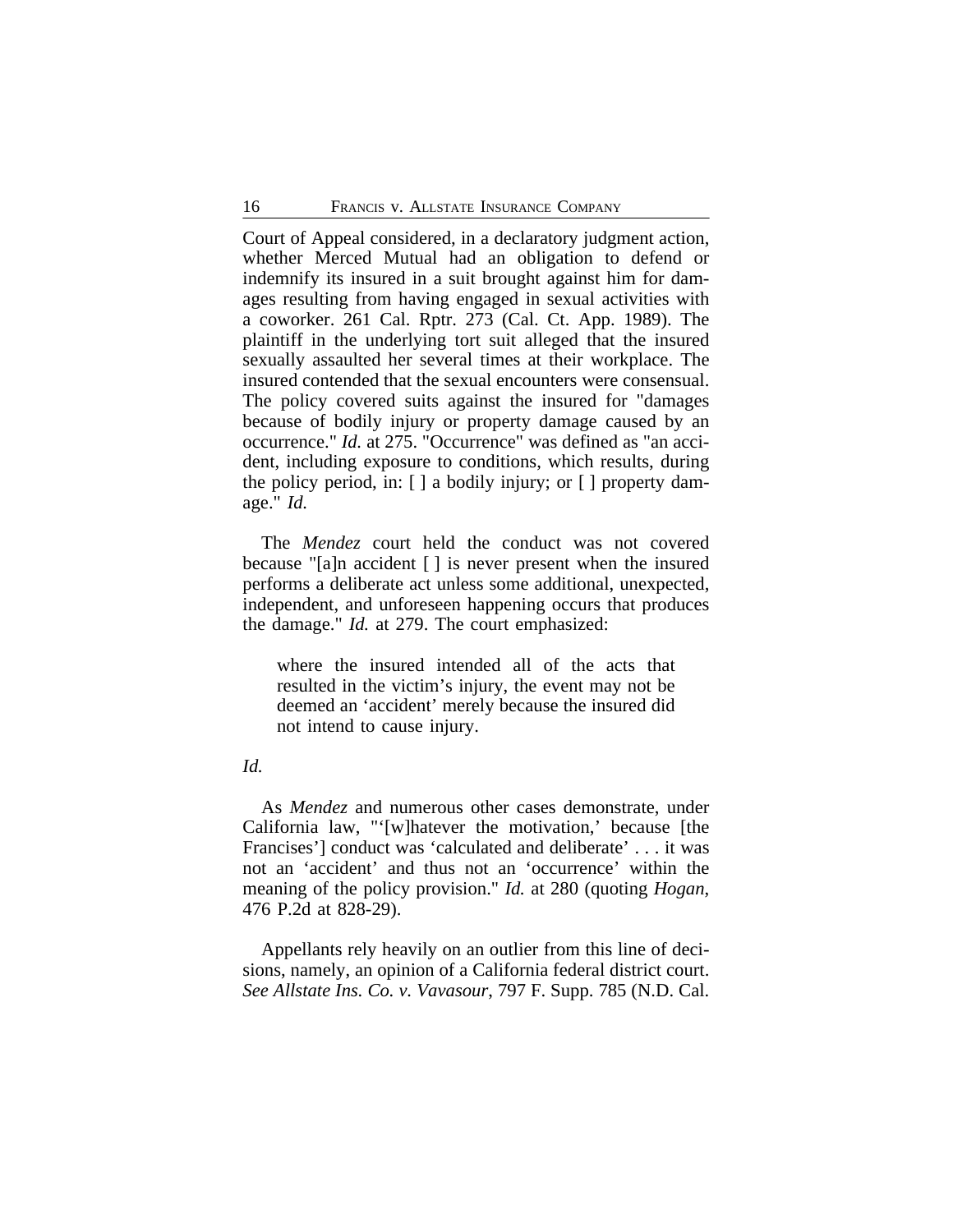1992). In *Vavasour*, in an action for a declaratory judgment, the district court considered whether Allstate had a duty to defend or indemnify its insureds in a suit for trespass that was pending in California state court. *Id.* The court called the case a "close question," but concluded that because under California law, a person can be liable for trespassing for conduct that is "either negligent, reckless or intentional, or the product of ultrahazardous activity . . . , [t]respass is not merely an intentional tort" and thus an alleged trespass may be an accident in the "absence of intent to trespass . . . ." *Id.* at 788. The *Vavasour* court denied Allstate's claim that it had no duty to defend because the insureds' conduct (driving in and out of a driveway they believed was their own) was intentional. In so holding, the court distinguished cases cited by Allstate on the basis that the Vavasour's conduct "may not have been inherently wrongful and, indeed, may have been devoid of intent or even knowledge . . . ." *Vavasour*, 797 F. Supp. at 788.

Appellants' focus on *Vavasour* is unpersuasive. The decision in *Vavasour* has been described as "the only California case failing to recognize th[e] principle" that the fact that conduct is intentional is dispositive of the question of whether an "accident" occurred. *Collin v. Am. Empire Ins. Co.*, 26 Cal. Rptr. 2d 391, 404 (Cal. Ct. App. 1994).**<sup>8</sup>**

Thus, *Vavasour* stands alone. The consistently followed rule under California law is that intentional conduct is not "accidental" even if the resulting injury is wholly unintended. The Francises clearly intended to make the statements at issue in the Underlying Action; indeed, they hoped, as they concede, that the statements would translate into action on the part of the school (as they did in fact). The actions were intentional, and under California law, non-accidental.

**<sup>8</sup>**The judge who authored *Vavasour* "promptly issued a new ruling in *Bailey v. State Farm*, [810 F. Supp. 267 (N.D. Cal. 1992)], which reaffirms the principle adopted in every other California decision." *Collin v. Am. Empire Ins. Co.*, 26 Cal. Rptr. 2d 391, 404 (Cal. Ct. App. 1994).